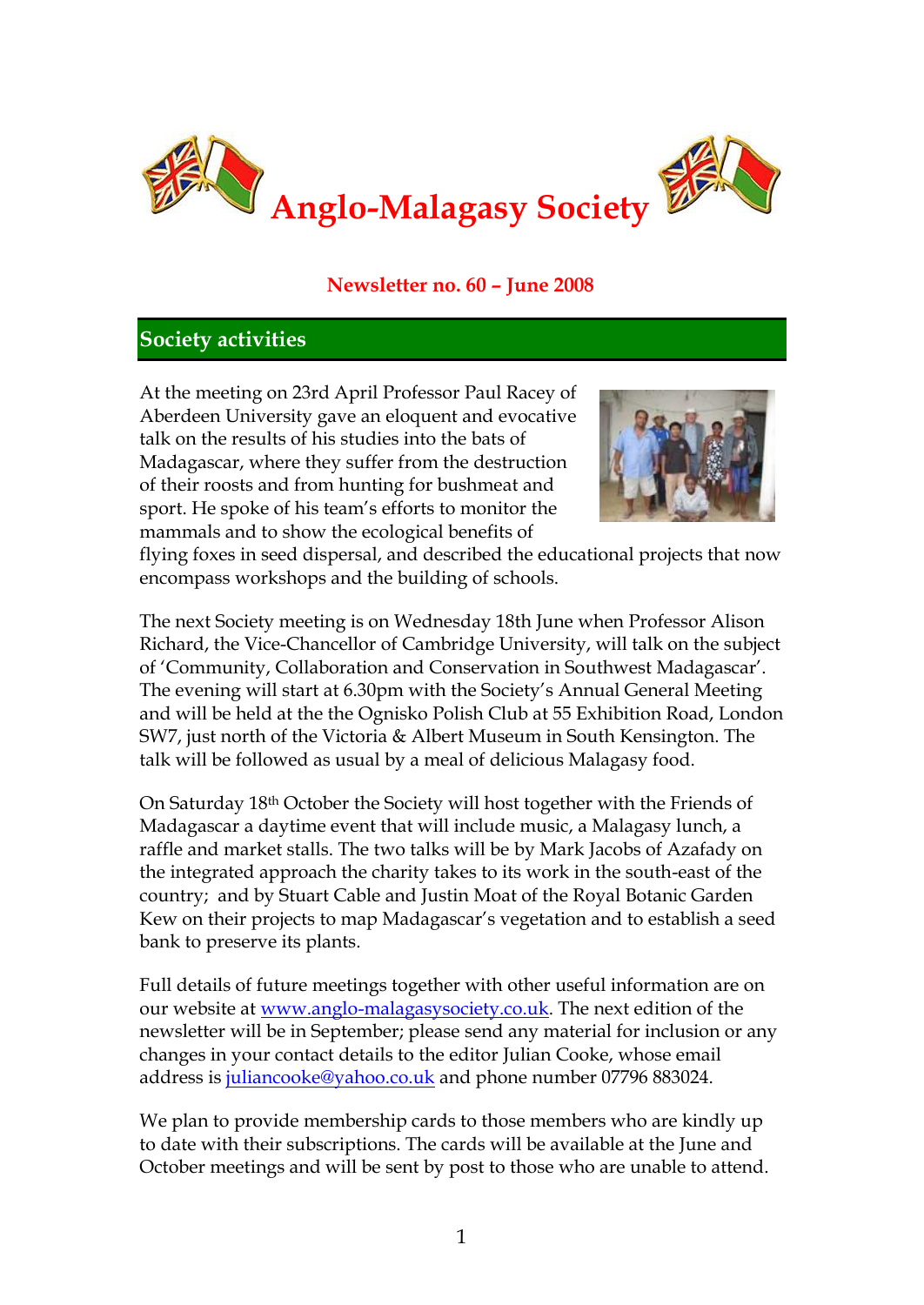### **Bilateral relations**

Ewan Ormiston was in Madagascar from Mauritius for a political dialogue between the European Union and Madagascar, and when there visited bat conservation projects that the High Commission is supporting. The nonresident Ambassador John Murton is also visiting some of the work of the Andrew Lees Trust when in Madagascar in June to attend the meeting of the Malagasy government with donors - the UK is the second largest source of funds for the EU and World Bank in Madagascar.

Officers from the High Commission now go once a month to Antananarivo to collect biometric data (fingerprints) for visa applications, which is now a requirement for all visa applicants to the UK and which entails a longer process, though at short notice applicants can submit the data in Port Louis, Pretoria or Paris. Applicants can also now pay for visas in Ariary and make deposits to a bank account in Antananarivo, which can thus avoid the need to make costly transfers to Mauritius.

### **Guardian project**

The Guardian Weekend magazine is undertaking a project (which Channel 4 will also cover) to photograph and interview a child living in the UK from what could well be each of the 193 countries in the world. They have to date reached 128 countries, but Madagascar is one of those missing from the list. The intention is to provide a snapshot of the diversity in Britain today and to reflect differences between those countries and the UK. The journalist involved, Caroline Irby, travels to meet the children, and takes some informal photos while chatting for an hour or so. She is CRB-checked and has worked regularly with children on various assignments. If you can help, please call her on 07967 659043 or send an email to [caro@carolineirby.com.](mailto:caro@carolineirby.com) You can also see her work at [www.carolineirby.com.](http://www.carolineirby.com/) The deadline is becoming more demanding but the criteria are less so: although the ideal child is someone up to the age of 16 born in Madagascar to Malagasy parents, one born outside the country would still be most welcome.

### **Events**

**Concert:** the celebrated Malagasy musician Modeste will perform on Friday 10th October 2008 at St Ethelburga's, 78 Bishopsgate, London EC2N 4AG.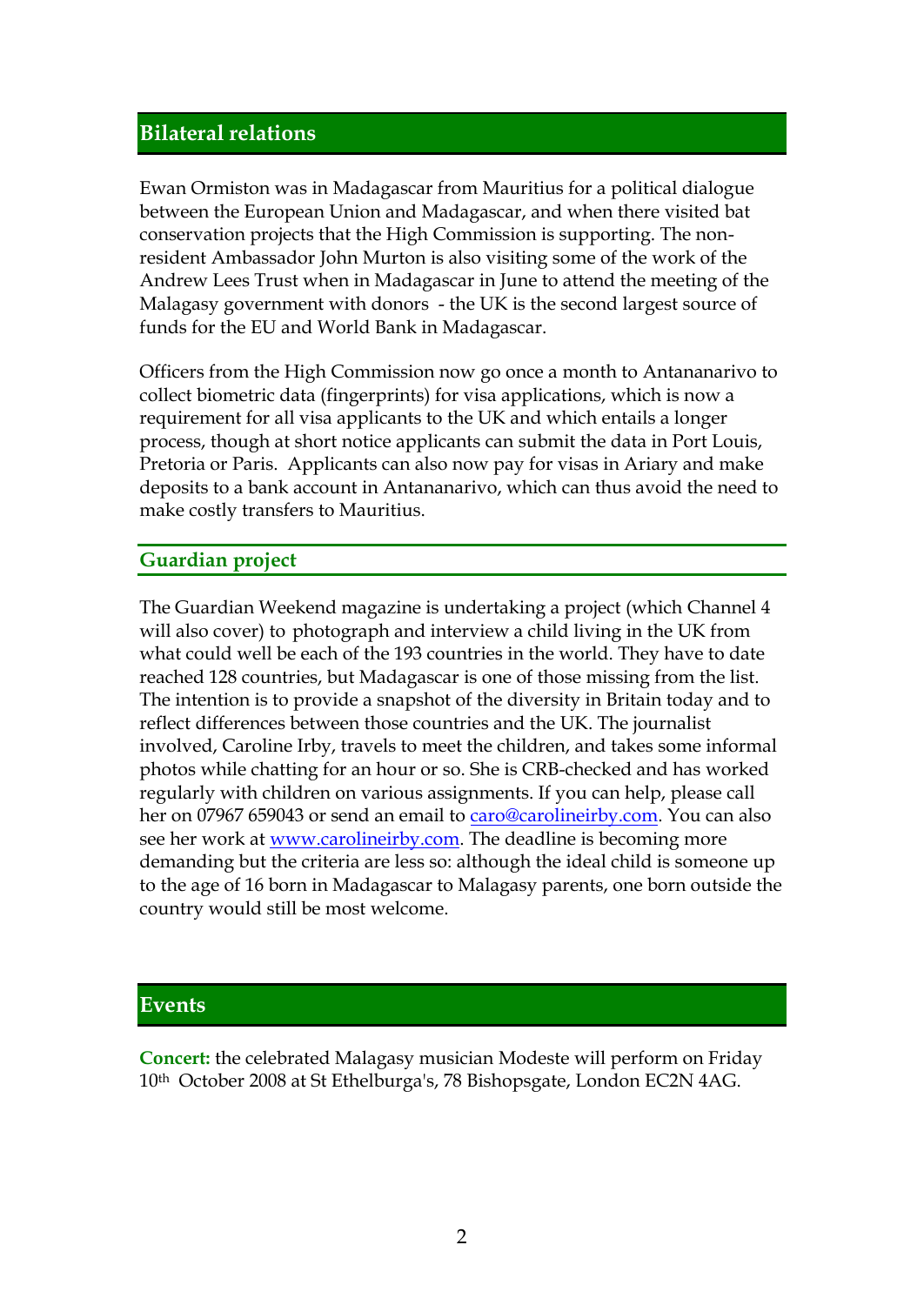# **Politics in Madagascar**

#### **Senate**

The ruling party Tiako-i-Madagasikara (TIM) won all 22 of the seats in the elections to the new, smaller Senate on 20th April. They won even where they were in a minority in the electoral college of mayors and regional councillors, in the three regions of Analanjirofo, Anosy and Sofia. The new senator in Anosy is Jean André Soja alias Kaleta, who was deputy for Amboasary Atsimo and who aligned his own party Liaraike with the ruling party. Arema, which had previously held 49 senate seats, did not contest the election, nor did Leader-Fanilo.

The President made concessions to the opposition in choosing non-TIM members for the eleven people or one-third of the total that he was entitled to nominate to the Senate, although one of his appointments subequently rejoined TIM. The most notable appointment was Ruffine Tsiranana, the president of the Parti sociale démocratie (PSD), and the list also included Tovonanahary Rabetsitonta, the founder of the Groupe de réflexion et d'actions pour le développement (Grad Iloafo) and the former deputy Johanita Ndahimananjara of Asa vita ifampitsarana (AVI), whose president Norbert Ratsirahonana said 'It's better to have one Senator rather than none at all'. Both the PSD and AVI are currently aligned with TIM, however, and attended its congress. Mme Tsiranana suggested that she might be able to act as an intermediary between the President and the opposition. The non-TIM senators chose Charles Sylvain Rabotoarison, former minister for the environment, as the head of their group.

Only six senators of the ninety in the previous house remain. Yvan Randriasandratriniony is the new president of the Senate, replacing Rajemison Rakotomaharo and the sole candidate, though there was also some support for Noël Rakotondramboa, who by not being in TIM appeared to have some advantage.



#### **New government**

The President shuffled his government at the beginning of May and the new one, his eighth, consisted only of members of TIM, thus making no concessions to the opposition or regions, unlike in his nominations to the



Senate. There were five new members. At the Ministry of Education Stangeline Ralambomanana has replaced Benjamin Radavidson Andriamparany, who appeared to lose a power struggle with Haja Nirina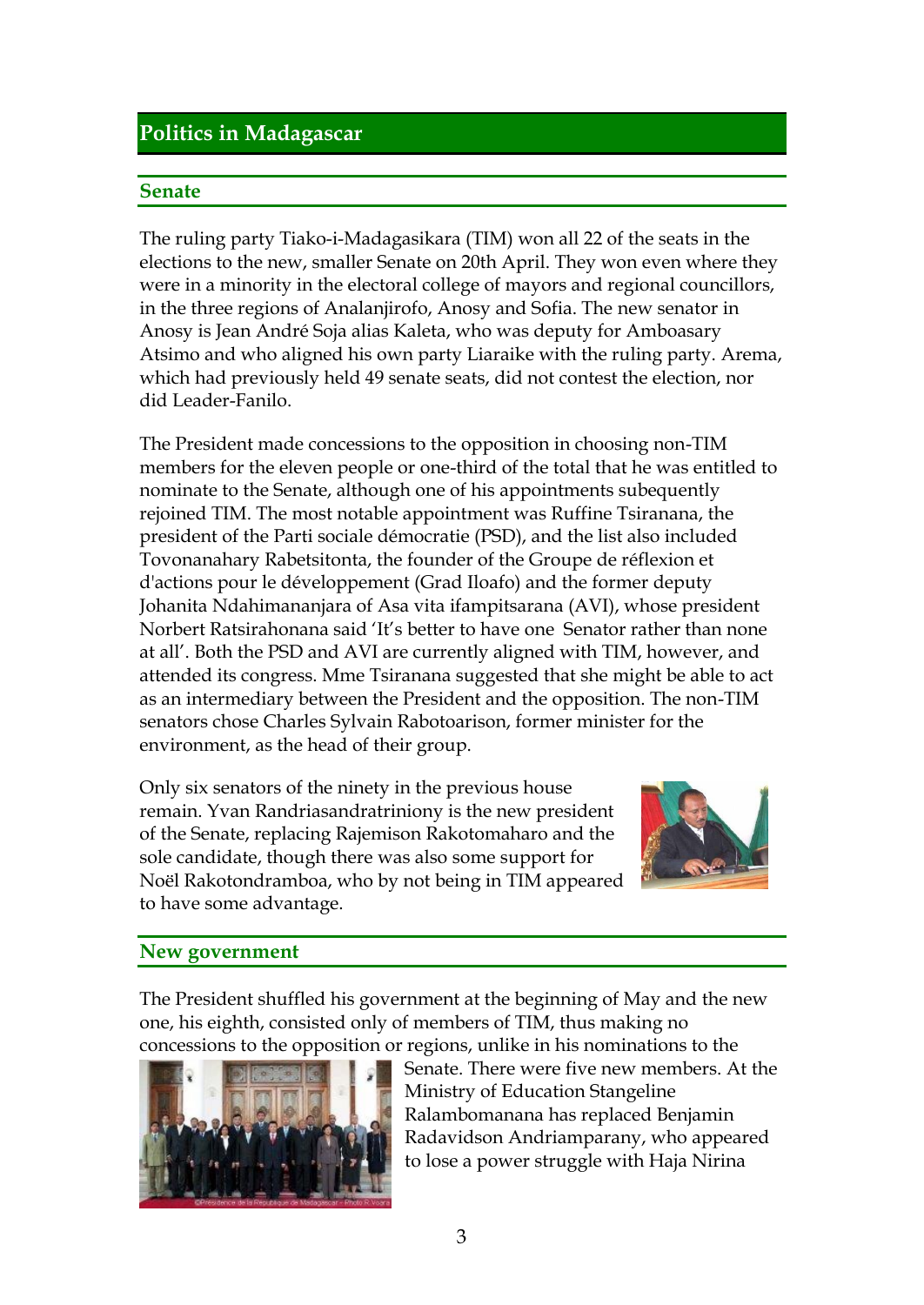Razafinjatovo, the Minister of Finance and who is apparently under investigation over his expenses in the electoral campaign in September 2007. Pierrot Botozaza, the deputy for Toamasina I, is the new Minister of Transport ; Armand Panja Ramanoelina the Minister of Agriculture ; Abdou Salame the Minister of Public Affairs; and Dr Marius Ratolojanahary head of a new Ministry of Financial Reform. The Interior Ministry, at present held by the Prime Minister Charles Rabemananjara, now also includes the former Ministry of Decentralisation.

In his presentation of the new team the President also said that he intended to continue to work for the development of the country as head of state, which suggested he had revised his earler suggestion of stepping down. His opponents, such as Evariste Marson, the president of the Rassemblement du parti social démocrate (RPSD), expressed disappointment but not surprise at Ravalomanana's apparent desire to continue in power, which could be arranged through a change in the law as TIM has more than two-thirds of the votes in the Assembly and Senate.

### **Changes**

During a visit to Nosy-Be at the beginning of April Marc Ravalomanana criticised the lack of progress on a number of fronts and sacked the Président de la délégation spéciale (PDS), Colonel Gérard Randriamahavalisoa, only to re-instate him a day later, although the colonel then said he only took the job out of duty and would rather be back in Toliara. Nosy-Be was one of three towns which had a PDS appointed in place of mayoral elections in December 2007; it is struggling with 1bn Ariary (£300,000) of debt. In something of a first for the country President Ravalomanana suspended the Department of Youth, Sports and Culture on 1st May, arguing that sport was not a current priority when the challenges were food production, internal security and the health of mothers and babies. The move was also linked by some to the dispute between the Minister of Sport, Patrick Ramiaramanana, and the Malagasy football federation which he had suspended, and by some of the opposition to the challenge of sending Malagasy athletes to the Beijing Olympics. (The football federation was re-instated incidentally by FIFA and the team made a good start to its World Cup qualifying campaign, for a welcome change.)

#### **Tension**

There were reports of another attempt on the life of President Ravalomanana ahead of a commemoration of the events of 1947; at a subsequent church service he declared that 'We will not retreat in the face of difficulties and criticisms, wherever they come from', but he did talk of the need to improve collaboration to develop the country. Former President Albert Zafy continued his criticism of the regime, calling for a Committee for National Reconciliation (CRN) and planning protest rallies.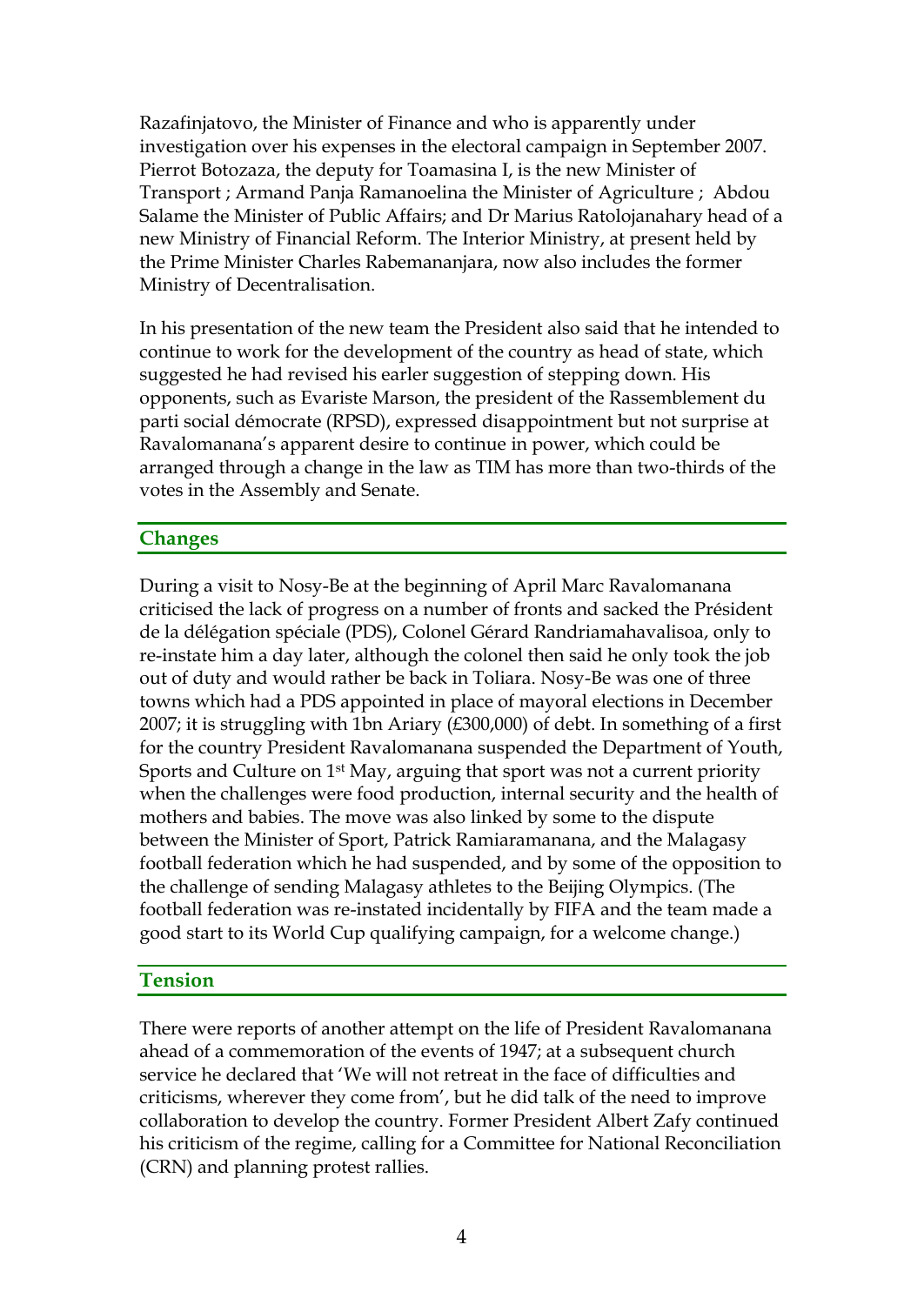There was tension in Toliara where the political party Monima wanted to organise a rally to commemorate the uprising in January 1971 that led to the end of the Tsiranana regime.

### **Electoral reform**

Even though, or perhaps because, there will be no more elections for a while the Prime Minister Charles Rabemananjara raised the possibility of electoral reform, which was met with some support and some cynicism by opposition parties who, led by Albert Zafy, made yet another attempt at forging some form of unified front. The US ambassador, Nils Marquardt, had remarked on the weakness of the opposition, which prompted a rare comment from the founder of Leader Fanilo, Herizo Razafimahaleo, on the need for the international community to bring pressure to bear on the government to allow equal access to the media and the financing of political parties, as well as respect for the existing electoral law. A senior EU representative indicated in June that there should be some reform within two to three years.

# **Justice**

The Minister of Justice, Mme Bakolalao Ramanandraibe, announced the creation of a High Court of Justice that under Articles 126 and 127 of the revised Constitution would rule on acts of the President, Prime Minister and members of the Asssembly and Senate.

General Fidy was sentenced to fifteen years' hard labour for his role in the attempted coup at the Base Aero-navale d'Ivato in November 2006 , as were five fellow officers. Two other officers received ten years, as did the former mayor of Fianarantsoa Pety Rakotoniaina, who had denied any part in what Fidy had characterised as something of a charade. They were each also fined 55.7m Ariary (£17,500). Fidy had earlier been sentenced to three years in jail for kidnapping the base commander and Rakotoniaina to five years for his part in the stealing of vehicles used in the incident.

Zakahely Boniface, the deputy for Mananara Avaratra, was sentenced to thirty months in prison. Jean Eugène Voninahitsy , the president of the Rassemblement du parti social démocrate nouveau (RPSD Vaovao), failed in late May in an appeal over his sentence to four years in prison for his alleged involvement in an escape from the Antanimora jail in 2006.

## **TIM**

At the Tiako-i-Madagasikara congress held in late May the newly-appointed president of the party, Yvan Randriasandratriniony, made a strong call for unity not infidelity and said that respect for discipline was at the heart of the party. He announced an increase in the number of TIM representatives in the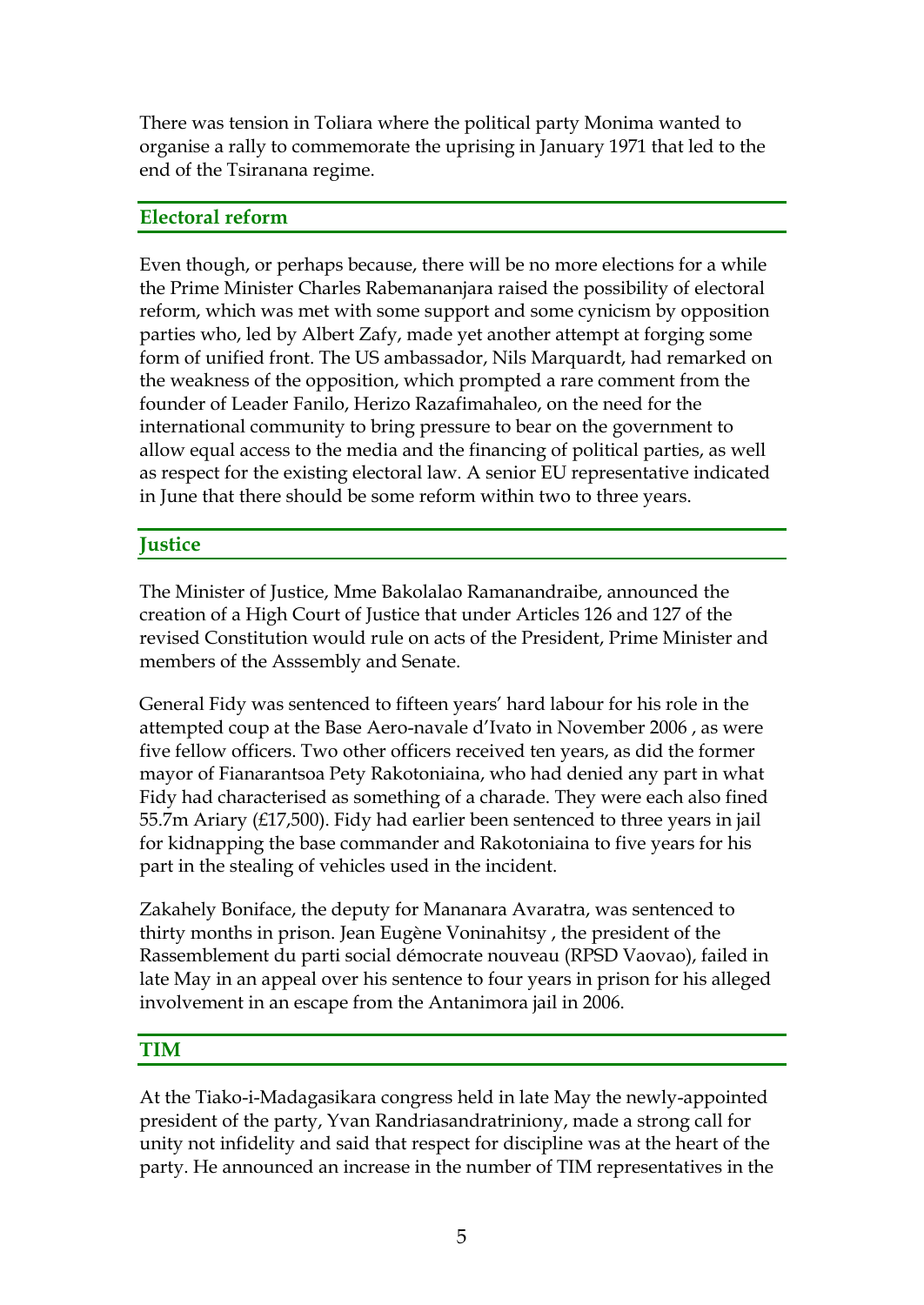Assembly from 105 to 109 as well as an increase in mayors loyal to the party from 997 to 1250, as those who had stood as independents and were excluded were in fact welcomed back. He held that the Comité pour la redynamisation du TIM (CRTIM) had never existed; one of its leaders, Jean Théodore Ranjivason, said instead that they were now a new association called Matsilo, whose registration only became official on the eve of the senatorial elections.

### **Economic and social matters**

#### **Cyclones**

There was unfortunately little apparent response to the appeal for \$36m to help victims of the cyclones, particularly Ivan, in January to March this year. The World Food Programme in April still needed \$6m of the \$16m it had requested to be able to ensure food deliveries for a full six months to some 200,000 people of the up to half a million affected. In June UNICEF said it required emergency funding to continue its work, particularly in helping the more vulnerable and in rehabilitating schools. A recent estimate put the total cost of the cyclones at \$360m.

#### **Food crisis**

The cyclones have held back rice production as they destroyed around 50,000 hectares of rice paddies, so that this year's expected harvest of 4m tonnes will be only a small increase on the 3.7 m tonnes in 2007. Madagascar was one of ten African countries that the International Monetary Fund (IMF) said in April it would consider helping to counter food shortages by an increase in financing under its Growth and Poverty Reduction scheme. After the summit in Rome in early June organised by the UN FAO, Madagascar received promised support of \$15m from the World Food Programme and \$10m from the World Bank .

At the summit President Ravalomanana elaborated on his pragmatic plans for a 'Green Revolution' that could provide lasting benefits to the country and Africa as a whole, by reducing the need to import food and by providing much greater resilience to shocks like the cyclones. His six-point plan comprised improved training for farmers; an increased yield per hectare through better use of seeds, fertiliser and irrigation; an improved supply chain; systems to standardise production to achieve the right certification; new products to meet international demand; and new marketing strategies.

The President announced the creation of a government task force to address the crisis. There was also support for the scheme the government set up in September 2006 of a novel form of military service: conscripts in the Service Militaire Action Développement receive three months of training in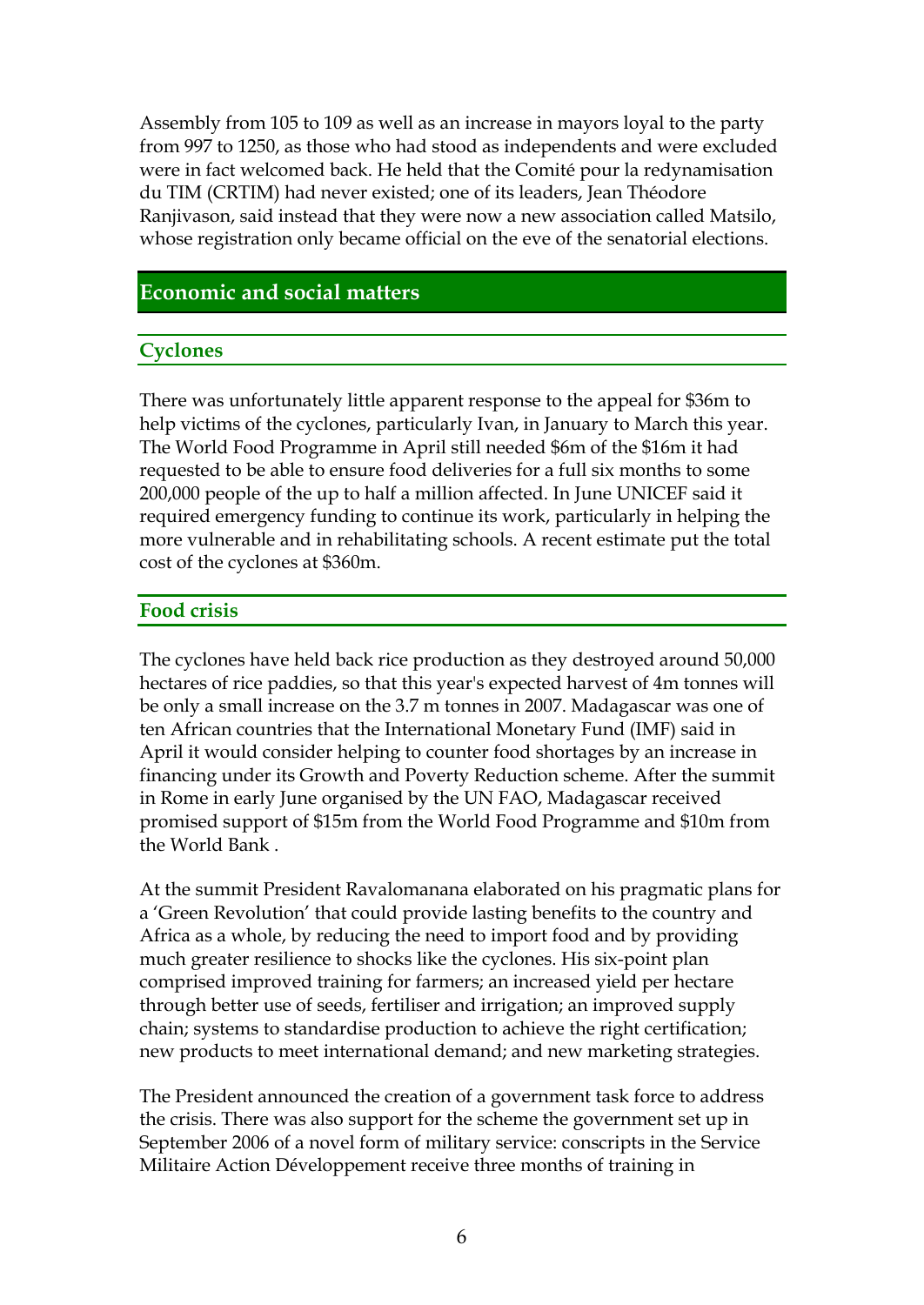citizenship and then nine months in the basics of agriculture, after which they receive five hectares to cultivate. Madagascar also suspended its exports of rice, though they only amounted to 1,000 tonnes in 2007.

## **Inflation**

A strong exchange rate (which on 11th June had moved to 3,190 Ariary:£) and slightly weaker demand meant that the annual rate of inflation at the end of April was 6.9% compared to 8.2% at the end of 2007. However, the cyclone damage and the high cost of oil have had an impact, and the President announced in May plans to subsidise the prices of transport and essential goods. The World Bank and the IMF did not oppose the move provided it was well-targeted. The monopoly company Jirama has introduced a 15% price increase for electricity and water, which it still sells at a loss; the previous increase was in October 2007, and the price per kWh has now doubled since 2005. Jirama employees went on strike in late May in support of colleagues already striking against planned reforms.

### **Fever**

An outbreak in April of Rift Valley Fever, which is transmitted from animals, killed 17 people in the regions of Alaotra Mangoro, Analamanga, Itasy, Vakinankaratra and Anosy. The fever has often been associated with times of unusually heavy rainfall and flooding.

## **Trafficking**

Madagascar moved into the best category in the US State Department's authoritative annual report on human trafficking, including sex slavery and forced labour, a move which was credited to effective government policy in spite of limited resources.

## **Railways**



There has been further progress in rehabilitating Madagascar's railways under the 25-year contract given to Madarail in 2003. The company has taken delivery of five new engines, the \$6m cost of which was financed by the World Bank and the European Investment Bank. The engines can greatly improve productivity and further boost tonnage, which has doubled in last five years. In 2008 chrome is

expected to acount for 32% of freight carried, hydrocarbons 23% and cement, foodstuffs et al the remainder.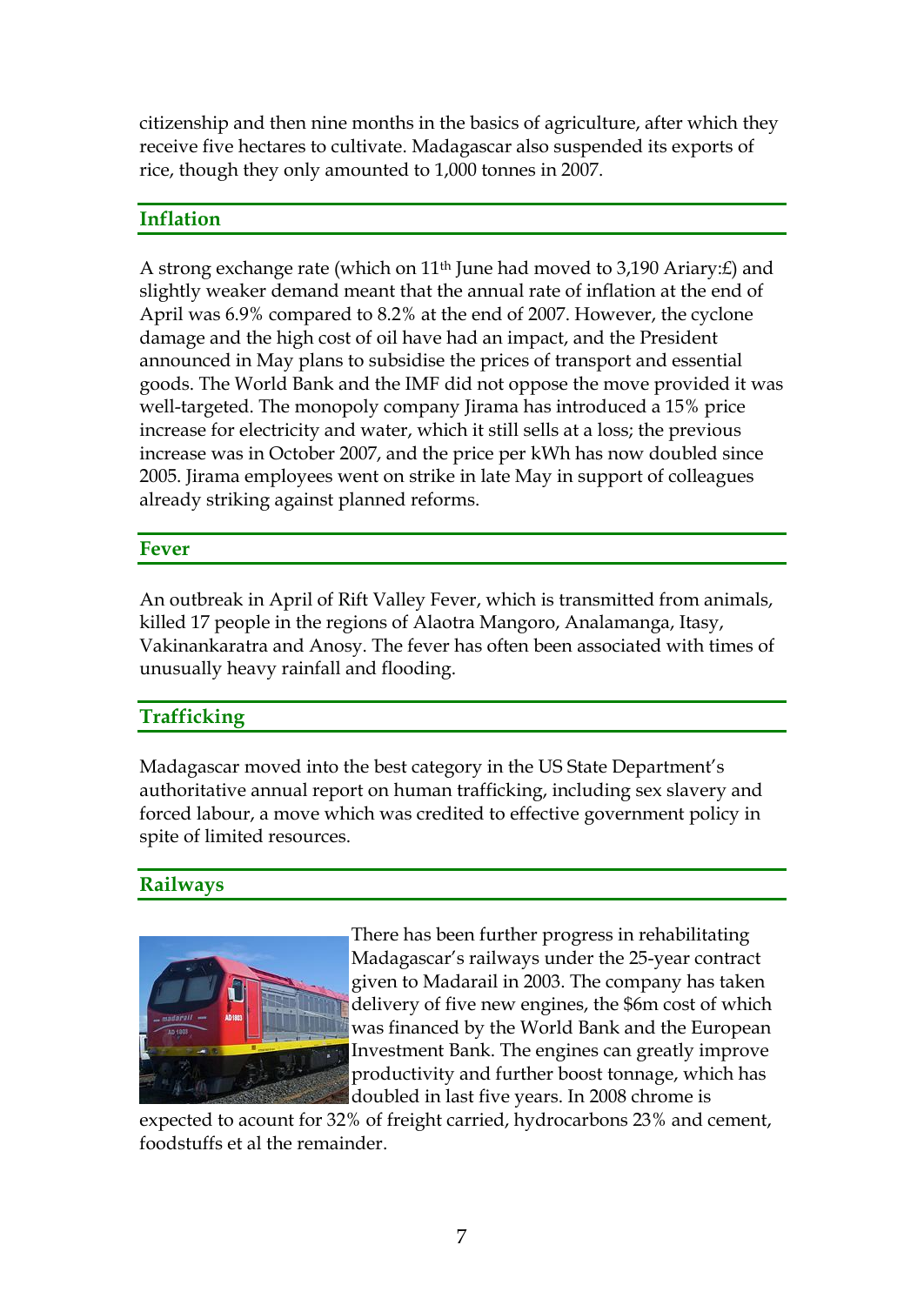#### **Trade**

Three years after its integration into the Southern Africa Development Community Madagascar was running a massive trade deficit, with imports from the member countries of 400bn Ariary ( £125m) but exports to them of only 50bn Ariary. Tariffs have been lowered this year ahead of a customs union in 2010 and a common market in 2015.

The World Trade Organisation suggested in a report in early April that Madagascar could further improve its economic growth by reforming its tariff structure and opening up its service industry to more competition. The country's current account would deteriorate with the need to import mining equipment and other goods, but the WTO expected the overall balance of payments to remain in surplus, with significant flows of foreign investment taking gross official reserves, excluding those generated by mining, to an estimated 3.9 months of imports by 2010.

#### **Peace**

Madagascar scored creditably in the Global Peace Index announced in May, an attempt by the Economist Intelligence Unit to rank countries according to their peacefulness, measured according to a wide range of indicators that included military expenditure, local corruption, ease of access to guns and the level of respect for human rights. Madagascar came 41st out of 121 countries, ahead of the UK which was ranked 49th. Norway and New Zealand were top, Iraq and Sudan bottom.

#### **Other news**

**Aid:** the World Bank announced in April \$40m of grants to enhance reforms and so support economic growth.

**Hydro-electricity:** the European Investment Bank has agreed to lend €24.5m or half the cost for the expansion of a hydro-electric scheme east of the capital; the country hopes to generate three-quarters of its power from such sources by 2012.

**Cement:** the Chinese company Menaci is due to start the building of a second plant that would cost \$72m and have a capacity of one million tonnes. Current demand in Madagascar is 1.5m tonnes and 230,000 tonnes were imported in 2007, mainly of Portland cement.

**Airport:** the President confirmed plans for a major extension to the airport at Ivato, the \$132m cost of which he hoped would be met by the Japanese. A number of opposition politicians criticised the move.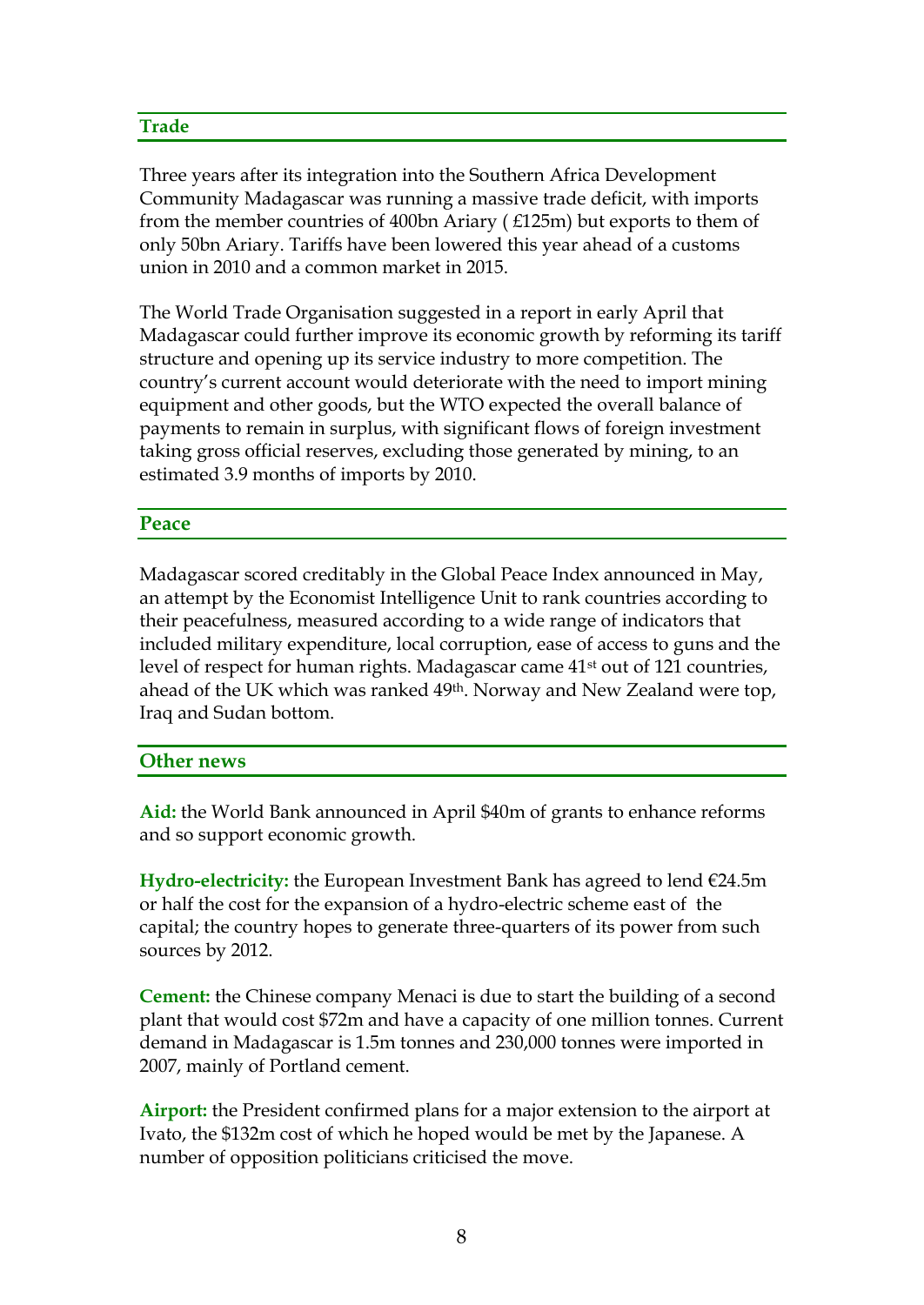**Fish:** the head of the BIANCO anti-corruption unit indicated at a symposium in May that illegal exploitation of fish was costing Madagascar \$900m a year, for want of effective protection of its territorial waters.

**Biofuels:** the UK-listed company D1 Oils, which has plans to develop biofuels based on jatropha plantations in Madagascar, has experienced financial difficulties and had to cut back at its UK biodiesel refineries. The founder, Karl Watkin, has left the company and made extensive criticism of those who did not distinguish between jatropha and other sources such as palm, though Friends of the Earth pointed out some problems with jatropha such as lower than expected yields and possible poisoning.

**Budget:** the Ministry of Finance said in April that it might need to revise its financial plans given the problems of cyclone damage and the high cost of fuel. However, government receipts in the first part of the year were a little over budget.

## **Minerals**

**Sapphires:** a company called MineCore International has plans to raise \$50m to take sapphire mining at its North Fork properties in Madagascar to full production by 2009. The company intends to use lower-grade stones for the solar power and semiconductor industries.

**Gold:** Madagascar Holdings, a subsidiary of ARA Minerals, received an initial licence to mine gold in the area of Betsiaka (just south of Antsiranana) in partnership with the state company KRAOMA. The company envisages investing  $\epsilon$ 20m over two years, though that is dependent on the success of its exploration. Majescor entered into an agreement to sell four properties in Madagascar, the principal one in Besakoa, to Sunridge Gold.

**Pan African:** the Canadian company Pan African Mining announced in April the sale to Asia Thai Mining for C\$141m of its assets in Madagascar, which comprise approximately 7,500 square kilometres of diversified mineral properties and 5,000 square kilometres of uranium properties.

**Uranium:** UMC Energy Plc wrote down the value of its 80%-owned project at Morondova by £1.4m and announced a wider pre-tax loss of £2.4m for 2007. It spent £1.5m on project-related activities and found encouraging levels of uranium, but blamed the lack of results on poor support and performance from a number of service providers it used.

**Nickel:** Sherritt has said it faced challenges in meeting cost pressures and finding the right personnel at its Ambatovy project. NGM reported promising indications from samples at its nickel exploration in the Andriamena region, close to properties where Jubilee Platinum has drilled.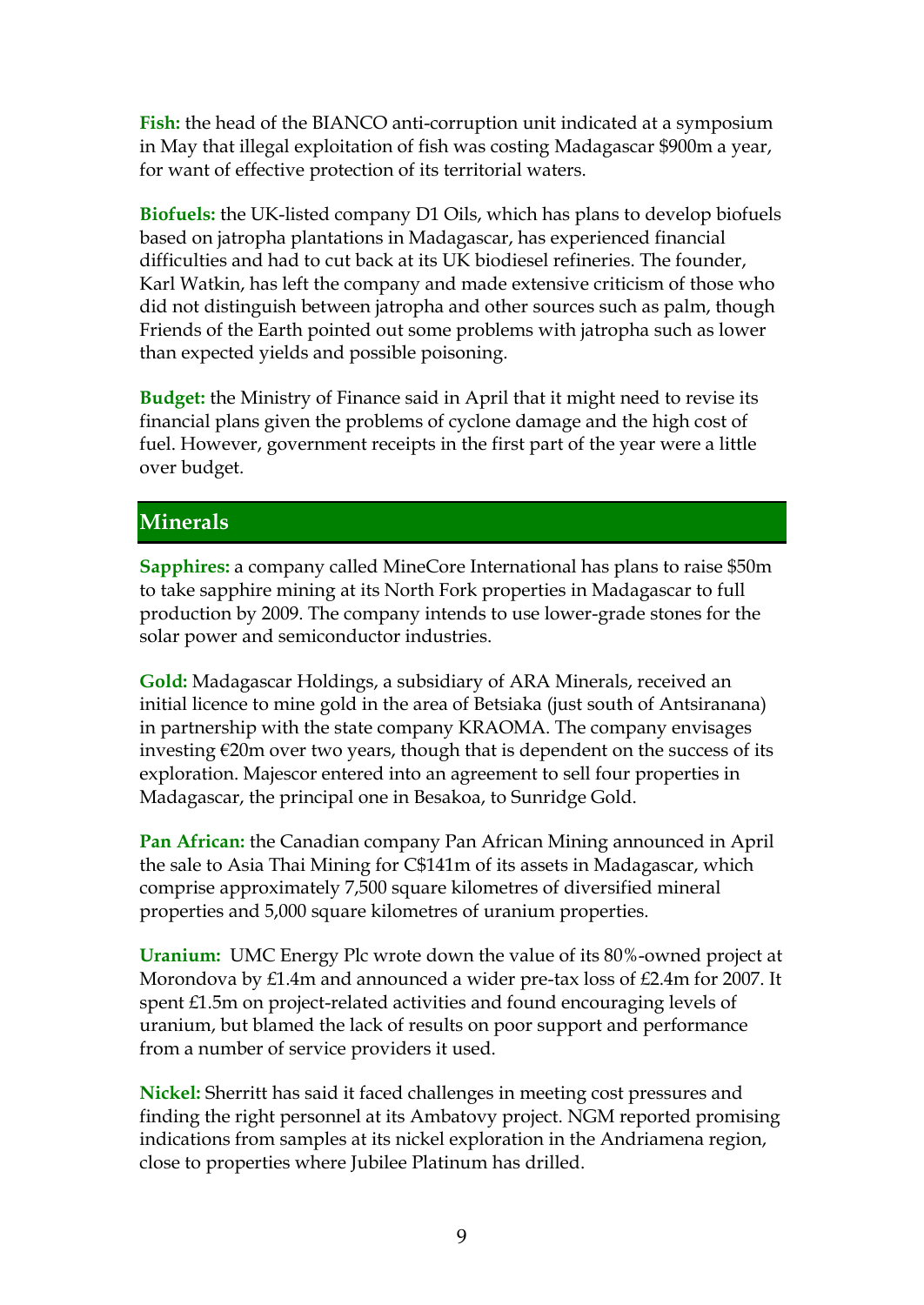**MML:** an Australian company, Malagasy Minerals Limited, is planning to raise A\$10m and to seek a listing in July. The funds are to cover the costs of assets already bought and to fund at its eight exploration projects, including nickel and copper in Ampanihy and coal close to Sakoa.

**Oil:** Enermad Holdings, in which Pan African Mining has a 10% stake, has raised C\$3.6m to fund its offshore exploration for oil in the Mozambique Channel. An investment company, Africa Oil Exploration Plc, has taken an initial 10% stake with an option to buy the rest in Wilton Petroleum, which has assets onshore in Madagascar. Sterling Energy announced reduced losses of \$3m in 2007 and said that it expected to sell its US assets by the end of 2008, which will provide finance for its planned drilling in Madagascar in 2009.

## **Wildlife and conservation**

### **Road map**

Scientists (and Society members) from the Natural History Museum and RBG Kew were part of an international team that announced in April the results of a ten-year study of the wildlife of Madagascar. They built a huge library of information on the habitats of 2,315 species of ants, butterflies, frogs, geckos, lemurs and plants, and developed software to analyse their findings so as to devise the best conservation approach. The information is the type of road map that could be used elsewhere in the world to protect other biodiversity hotspots threatened by human activities, and the findings would vindicate a new approach to saving endangered species by treating wildlife as a complex web of interacting animals and plants, rather than by one species at a time. The article is in *Science*, 320: 222-225, by Kremen et al, and the title 'Aligning conservation priorities across taxa in Madagascar with high-resolution planning tools'.

### **Africa atlas**

The United Nations Environment Programme (UNEP) has produced an impressive new atlas covering the 53 countries of Africa that was launched on 10<sup>th</sup> June. The atlas uses satellite photography to show the degree of usually disappointing environmental change in the continent over the last four decades. The publication highlights the problems of deforestation; of a major loss of biodiversity, with Madagascar having more species under threat than any other African country; and of the damage to land from slash-and-burn agriculture and of soil erosion, with three-quarters of land in Madagascar classified as severely degraded in 2003 and an estimated soil loss per annum of over 200 metric tonnes per hectare, twenty times the world average. The pressures of population growth are also a feature: between 2000 and 2005 Africa's population grew at an average annual rate of 2.3%, nearly twice the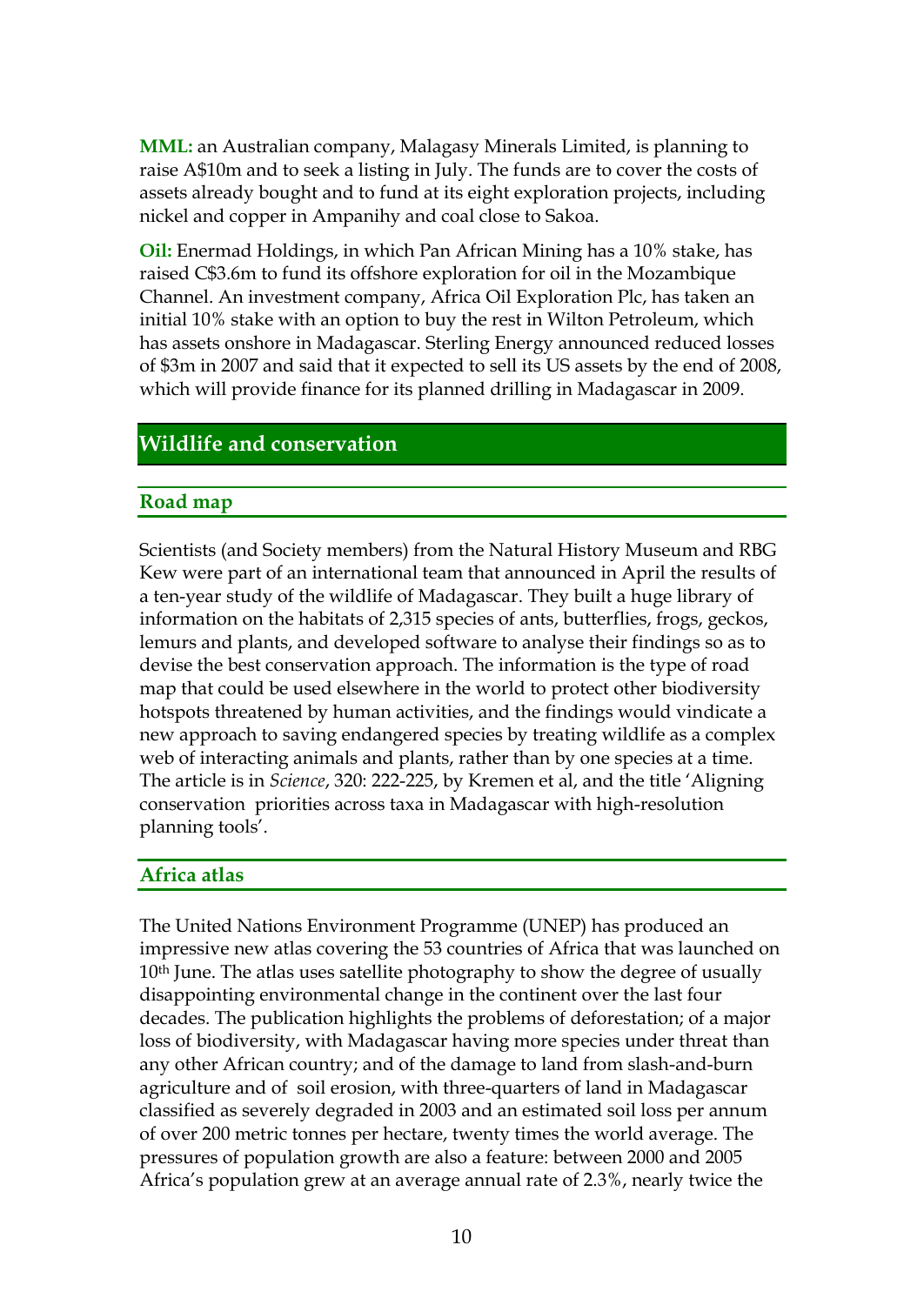global rate of 1.2% and the rate is forecast to continue, leading to pressure on land - in 1950 there were 13.5 hectares of land per person in Africa, by 1990 4.7 hectares, by 2005 3.2 hectares and on present estimates there will be just 1.5 hectares by 2050. The full, nearly 400-page atlas is available on the UNEP website at [www.unep.org/dewa/Africa/AfricaAtlas/PDF/en.](http://www.unep.org/dewa/Africa/AfricaAtlas/PDF/en)

## **Amphibians**

A call to take a more active approach to the conservation of amphibians was made in an article published in April. No Malagasy amphibian species have been reported as extinct yet, though a quarter of the 220 species evaluated by the World Conservation Union are deemed to be threatened. The devastating chytrid fungus has yet to affect Madagascar, which it is feared might lead to complacency but should instead provide the basis for a detailed study.

Research undertaken in Madagascar by Christopher Raxworthy of the American Museum of Natural History and colleagues, which was published in *Global Change Biology*, showed that global warming forces species to move higher up tropical mountains as their habitats change, and predicted that at least three species of amphibians and reptiles found in the mountains of north Madagascar would become extinct between 2050 and 2100.

### **Heron**

Delegates to a conference in Kenya developed an action plan to protect the endangered Madagascar Pond-heron (*Ardeola idea*) whose population of less than 6,000 birds is spread over an area of 2 million square kilometers in the western Indian Ocean.

### **Lemurs**

New research published in BioMed Central's journal BMC Biology covered the unusual communication patterns of grey, golden brown, and Goodman's mouse lemurs, which were all thought to be the same species but have been proven to be three distinct species so similar that they cannot be told apart by their appearance, so called cryptic species.

# **Dolphins**

An estimated 55 Electra dolphins died in early June when stranded on a beach among mangroves near Antsohihy in the north-west of Madagascar; more often called melon-headed whales, the species is relatively unknown.